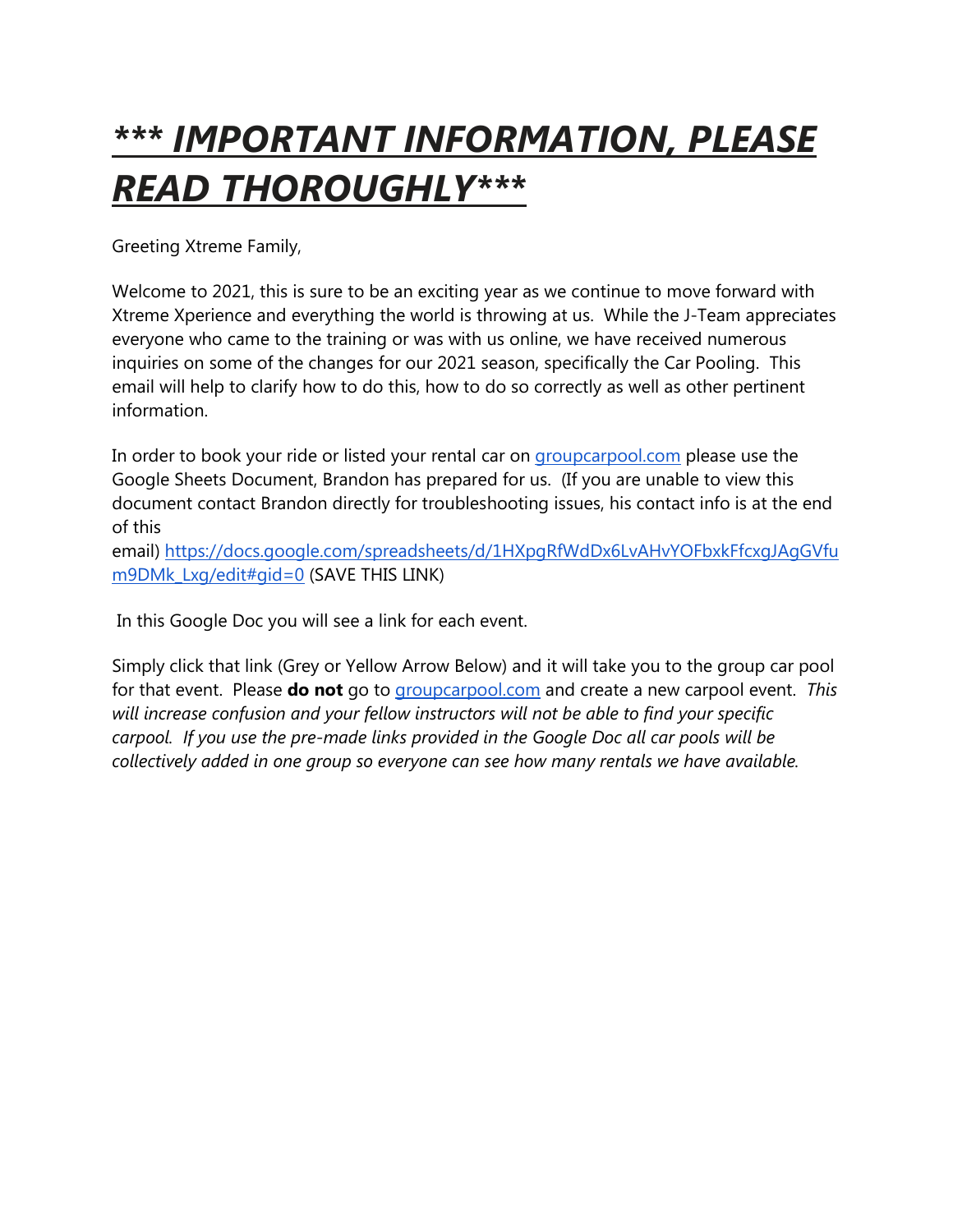| 2021 Xtreme Xperience Ride Share Roster * (E) @ Saved to Drive<br>File Edit View Insert Format Data Tools Add-ons Help Last.edit.was.seconds.ago |                                          |                  |                |                                  |                     |                                          |                         |                                                         |                               |                |                                                          |                                          |                                                                                                                                  |
|--------------------------------------------------------------------------------------------------------------------------------------------------|------------------------------------------|------------------|----------------|----------------------------------|---------------------|------------------------------------------|-------------------------|---------------------------------------------------------|-------------------------------|----------------|----------------------------------------------------------|------------------------------------------|----------------------------------------------------------------------------------------------------------------------------------|
|                                                                                                                                                  |                                          |                  |                |                                  |                     |                                          |                         |                                                         |                               |                |                                                          |                                          |                                                                                                                                  |
| Link to Sign Up (Add My Car)                                                                                                                     |                                          |                  |                |                                  |                     |                                          |                         |                                                         |                               |                |                                                          |                                          |                                                                                                                                  |
|                                                                                                                                                  |                                          |                  |                | D                                |                     | $\epsilon$                               |                         |                                                         |                               |                |                                                          |                                          |                                                                                                                                  |
|                                                                                                                                                  |                                          |                  |                |                                  |                     | <b>LEGEND</b>                            |                         |                                                         |                               |                |                                                          |                                          | To add your rental to the roster, click the "Add My Car" on the event                                                            |
|                                                                                                                                                  |                                          |                  |                |                                  |                     | <b>SEATS AVAILABLE</b>                   |                         |                                                         |                               |                |                                                          |                                          | Add your car and available pick up dates/time's, Airport and cost a                                                              |
|                                                                                                                                                  |                                          |                  |                |                                  |                     | NO SEATS AVAILABLE                       |                         | EVENT CONCLUDED on Whatsapp (Click if you need to join) |                               |                | All discussion about rides should be in "XX Instructors" |                                          |                                                                                                                                  |
| XTAEME<br>XPERIENCE                                                                                                                              |                                          |                  |                |                                  |                     |                                          |                         |                                                         |                               |                |                                                          |                                          | To add yourself to a car, simply click the link provided and sign up                                                             |
| <b>Event and Dates (Includes Corporate)</b>                                                                                                      |                                          |                  |                |                                  |                     |                                          |                         |                                                         |                               |                |                                                          |                                          |                                                                                                                                  |
| vent-NOLA Feb 27, 2021 - Feb 28, 2021                                                                                                            | Driver                                   |                  |                |                                  |                     |                                          |                         |                                                         |                               |                |                                                          |                                          | <b>Driver Contact Info Airport Available Pick Up Times Departure/Rental Return Link to Sign Up (itd if the Carp) Cost/Person</b> |
|                                                                                                                                                  | Joey Muzic<br>randon Korfel 586 360 6606 | 404.452.0688     |                | MSY.                             |                     | 2-26-2021 @3p-6p<br>MSY 2-26-2021 @46-76 |                         |                                                         | Unknown :<br>3-1-2021 @As-12a |                |                                                          | Add Me To This Car<br>Add Me.To.This.Car | 50.00<br>\$35.00                                                                                                                 |
|                                                                                                                                                  | Tripp.                                   | 757 286 8747     |                |                                  |                     |                                          | MSY 2-26-2021 @730-830p |                                                         | 3-1-2021 @5a                  |                | Add Me To This Car                                       |                                          | \$42.00                                                                                                                          |
|                                                                                                                                                  |                                          |                  |                |                                  |                     |                                          |                         |                                                         |                               |                |                                                          |                                          |                                                                                                                                  |
| Dallas) #1 Mar 5, 2021-Mar 6, 2021<br>vent-1"                                                                                                    | Driver                                   |                  |                |                                  |                     |                                          |                         |                                                         |                               |                |                                                          |                                          | Driver Contact Info Airport Available Pick Up Times Departure/Rental Return Link to Sign Up (Add No Carl) ContiPerson            |
|                                                                                                                                                  |                                          |                  |                |                                  |                     |                                          |                         |                                                         |                               |                |                                                          | Ackd Mar To This Car                     |                                                                                                                                  |
| ay Austin #1 Mar 12, 2021- Mar 14, 20<br>vent-1)                                                                                                 | <b>Driver</b>                            |                  |                |                                  |                     |                                          |                         |                                                         |                               |                |                                                          |                                          | Driver Contact Info. Airport Available Pick Up Times. Departure/Rental Return. Link to Sign Up (Add My Car). Cost/Person         |
|                                                                                                                                                  |                                          |                  |                |                                  |                     |                                          |                         |                                                         |                               |                |                                                          |                                          |                                                                                                                                  |
|                                                                                                                                                  |                                          |                  |                |                                  |                     |                                          |                         |                                                         |                               |                |                                                          |                                          |                                                                                                                                  |
| Mar 19, 2021- Mar 20, 2021<br>venti.                                                                                                             | <b>Driver</b>                            |                  |                |                                  |                     |                                          |                         |                                                         |                               |                |                                                          |                                          | Driver Contact Info Airport Available Pick Up Times Departure/Rental Return Link to Sign Up (Add M) Carl Cost/Person             |
|                                                                                                                                                  | Brandon Korlel 586 350 6606              |                  |                | <b>MEM</b>                       |                     | 3-18-2021 @ 12p-6p                       |                         |                                                         | 3-21-2021 @ Noon              |                | Add Ma To This Car                                       |                                          | S.40 O                                                                                                                           |
| Rounton) #1 Mar 26, 2021- Mar 27, 202<br>vent-                                                                                                   | D                                        | <b>Driver Co</b> | tact Info Airp |                                  |                     |                                          |                         | rt Available Pick Up Times Departure/Fig.               |                               |                |                                                          |                                          | ntal Return Link to fign Up (Mdd My Car) Cost F                                                                                  |
|                                                                                                                                                  |                                          |                  |                |                                  |                     |                                          |                         |                                                         |                               |                |                                                          |                                          |                                                                                                                                  |
| (harlotte) #1 Mar 26, 2021- Mar 28, 202<br>vent H.                                                                                               |                                          | <b>Driver</b>    | set Info Air   |                                  | rt Available Pie    |                                          |                         | p Times Departure/                                      |                               |                | tal Return Link to                                       | in Up 18:10 My                           | ari Costi                                                                                                                        |
| Mianta) #1 Apr 16, 2021- Apr 18, 2021<br>vent-11                                                                                                 |                                          | <b>Driver</b>    | t Info Ali     |                                  | <b>Available PI</b> |                                          |                         | <b>Times</b> Departure                                  |                               | al Return Link |                                                          | <b>N Up IABER</b>                        | <b>Cost</b>                                                                                                                      |
|                                                                                                                                                  |                                          |                  |                |                                  |                     |                                          |                         |                                                         |                               |                |                                                          |                                          |                                                                                                                                  |
| Wim Beach) Apr 23, 2021-Apr 25, 2021<br>ventil UI                                                                                                |                                          | <b>Driver</b>    | et Info Air    |                                  | <b>Available PR</b> |                                          |                         | p Times Departure?                                      |                               |                | Mal Return Link b                                        | in Up (Add)                              | Cos                                                                                                                              |
|                                                                                                                                                  |                                          |                  |                |                                  |                     |                                          |                         |                                                         |                               |                |                                                          |                                          |                                                                                                                                  |
| thn (Chicago) #1 Apr 30, 2021- May 2,<br>vent-Ar                                                                                                 |                                          | <b>Driver</b>    | ict Info Air   |                                  | rt Available Pie    |                                          |                         | p Times Departure/                                      |                               |                | tal Return Link to                                       | in Up (Add M                             | <b>Cost</b>                                                                                                                      |
| tead (Mami) May 7, 2021- May 9, 2021<br><b>Event-Hit</b>                                                                                         |                                          | Driver 0         | act Info Air   |                                  | rt Available Pie    |                                          |                         | p Times Departure/                                      |                               |                | <b>Ital Return Link to</b>                               | <b>In Up IABEM</b>                       | ti Costi                                                                                                                         |
|                                                                                                                                                  |                                          |                  |                |                                  |                     |                                          |                         |                                                         |                               |                |                                                          |                                          |                                                                                                                                  |
| Event                                                                                                                                            | <b>Driver</b>                            | Phone            |                | <b>Airport</b><br><b>Picking</b> |                     | times                                    | Airport<br>pick up      |                                                         | Rental<br><b>Return</b>       |                |                                                          |                                          | <b>Cost/Person</b>                                                                                                               |

Information listed here includes:

- -The Event with current dates (Including Corporate events)
- -Primary Driver who has already secured a rental car
- -The Driver's contact information
- -**The Airport the driver is picking up from**

## -**The time's that the driver is available to pick you up at**

- -When the Primary Driver is dropping off the rental
- -A link to add your rental or sign up as a guest in another person rental car
- -The total cost Per Person for that event

Click the link shown by the **Yellow Arrow** to add your rental to the roster for that specific event.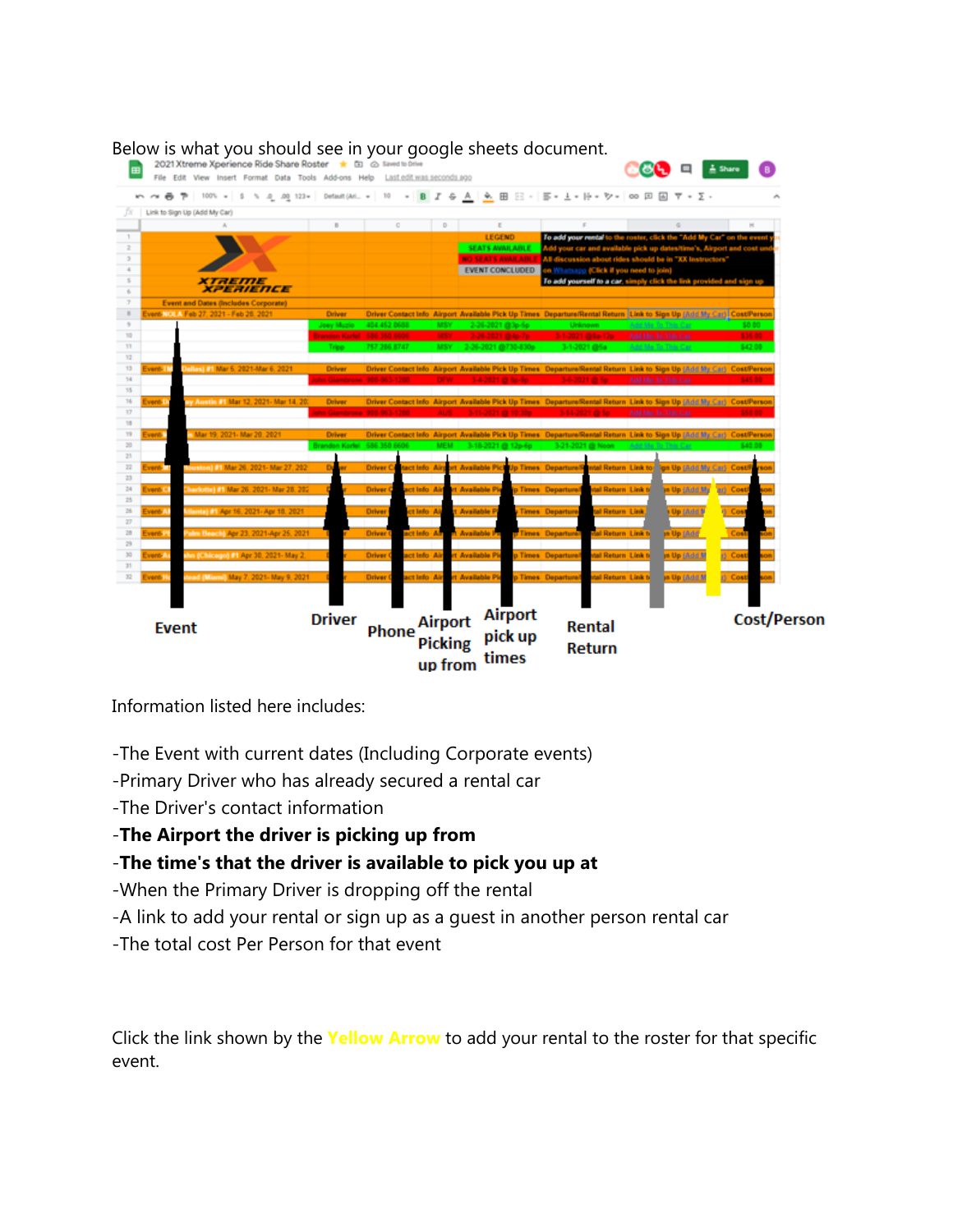Click the link by the **Grey Arrow** to add yourself to an available ride share.

### **Adding your Rental Car**

If you are going to offer ride sharing with your rental, once you have clicked the link above with the yellow arrow pointing to it, you will see what is below:

| <b>Nola 1 2021</b>                                                |             |                 |                         |                                                                                    |
|-------------------------------------------------------------------|-------------|-----------------|-------------------------|------------------------------------------------------------------------------------|
|                                                                   | ADD or JOIN | a carpool       | WAITLIST                |                                                                                    |
| m                                                                 |             | Departing Trip  | Return Trip             | <b>RELAIN</b>                                                                      |
| 21/01<br>Brandon                                                  | New Orleans | ,,,,,           | 99999                   | nut enough drivers?<br>Add yourself to the waithit or and a<br>- Join Waitlist     |
| <b>B</b> SAD PP<br>details                                        |             |                 |                         | - Click the blue car that says<br>"ADD"                                            |
| <b>JOIN</b><br>Joey Muzio<br><b>B</b> 0.00 PP PICK VB.<br>details | New Orleans | 1111111         | 0000000                 | You can confirm that you are<br>adding your car to the correct                     |
| JOIN<br>inpp<br><b>Q</b> 425 PP                                   | New Orleans | 8.50pm Fit 3/26 | 5:00am Mon 1/25<br>0000 | event as it will list the event in<br>the upper left hand corner of the<br>screen. |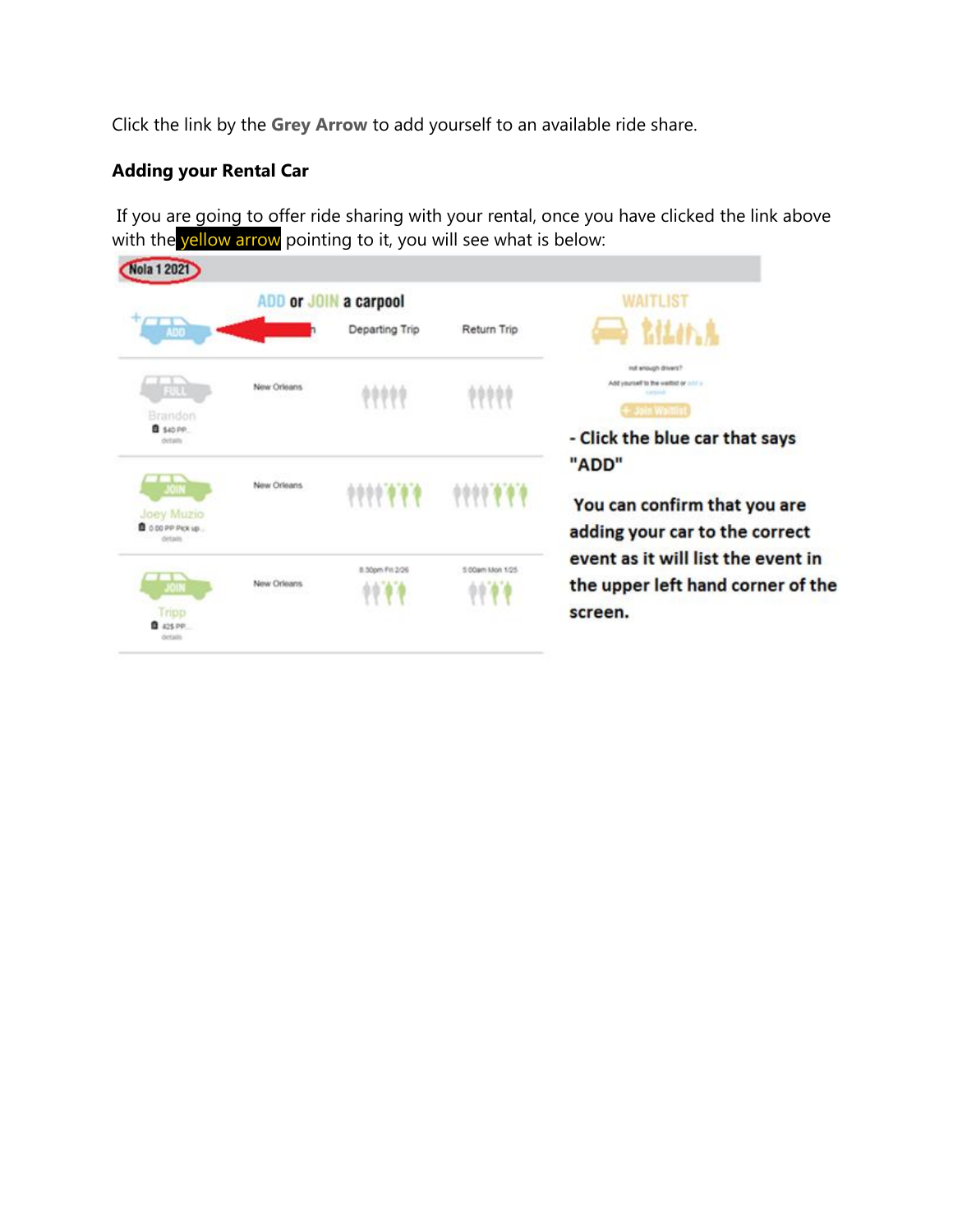

**In the next screen, you will need to add your details.**

**Enter your name and your email**, you will then get notifications when someone signs up for your ride.

**List the number of seats available**. *Remember to include yourself. If you have a 4 person car then make the seats available as 3, otherwise you will likely end up with 5 people total.*

**City**- Where the event is.

**Departing Time** - Your latest departure from the airport

**Return time** - They time your returning your rental

**Notes**- Please put the cost per person if applicable and your pick up times and date, *IE airport pick up between noon and 4pm, as well as your rental drop off time and date. Therefore no one landing outside of those times should sign up under your car unless they have arraign a ride from the airport on their own.*

When done hit "ADD CAR" where the **green arrow** is.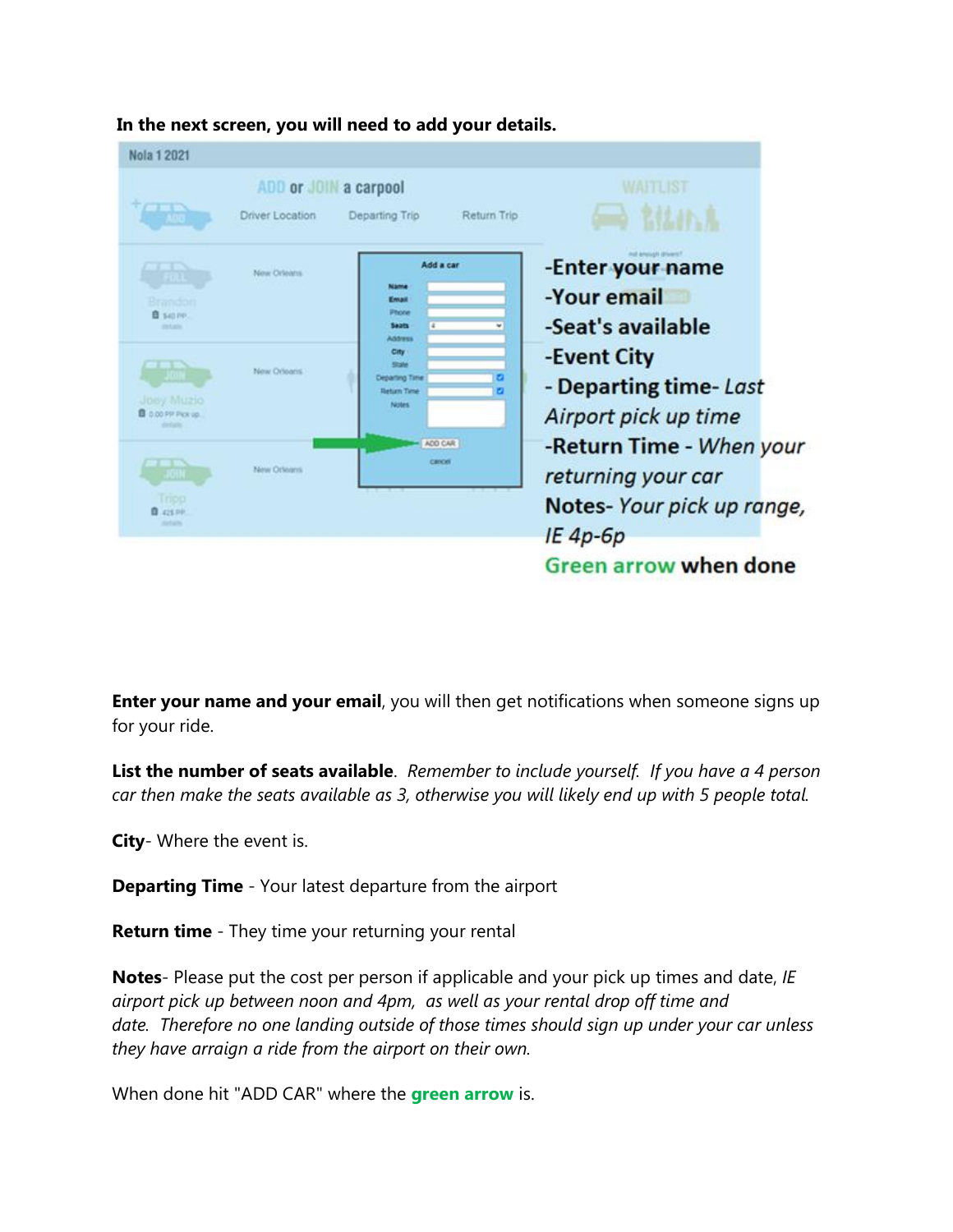#### **Booking a seat**

Once you click the link with the yellow arrow in Picture 1, you will see this below

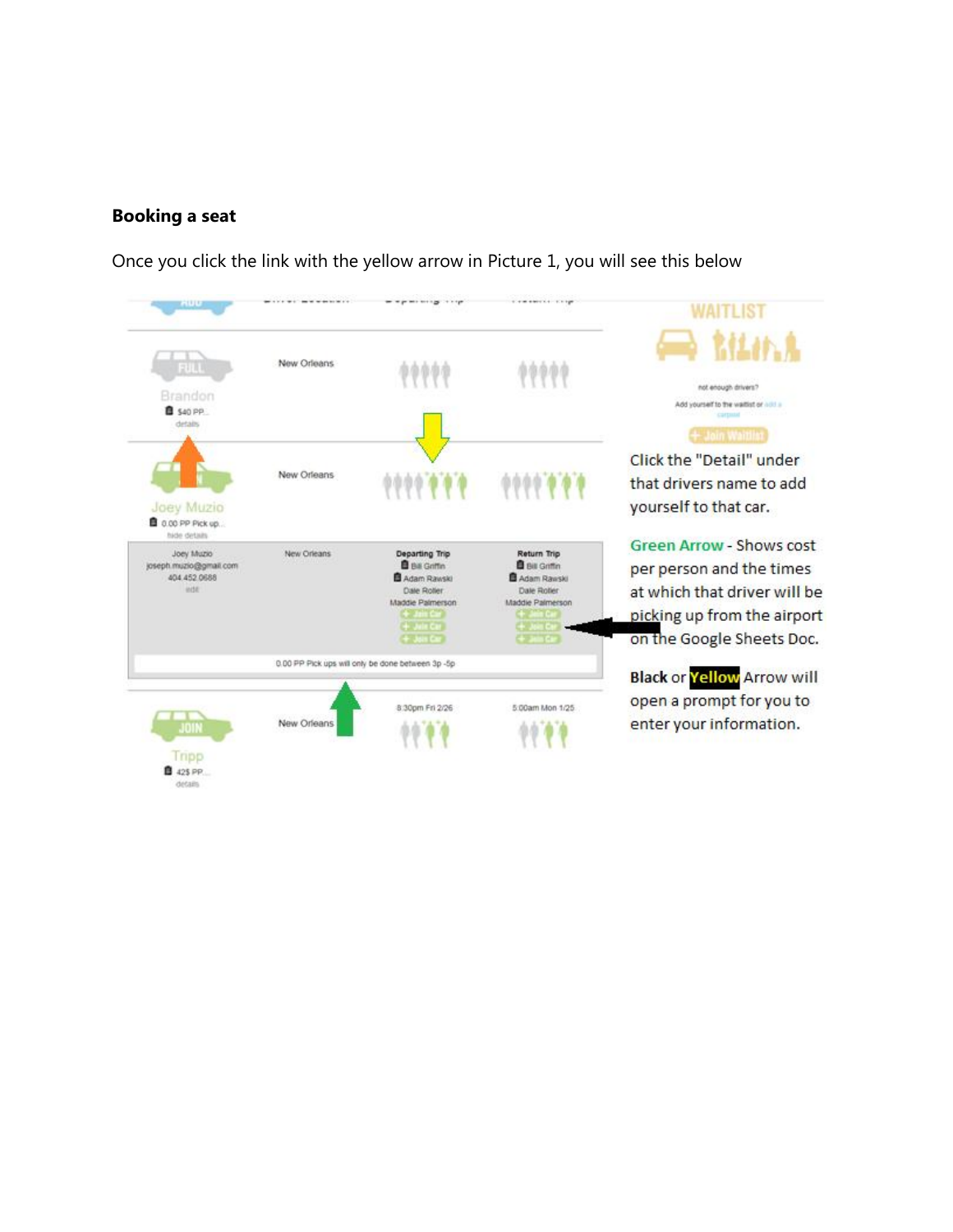

#### **Waitlist**

If there are no car's available or you have been confirmed for an event but do not plan to rent a car, then you can pre-register as "waitlisted". This will let the J-Team and others know how many people are still looking for rides. If there are 7 waitlisted people, it might be cheaper to rent a van rather a 4-person car. Please do not wait for a car to appear if you need a ride, add yourself to the waitlist.